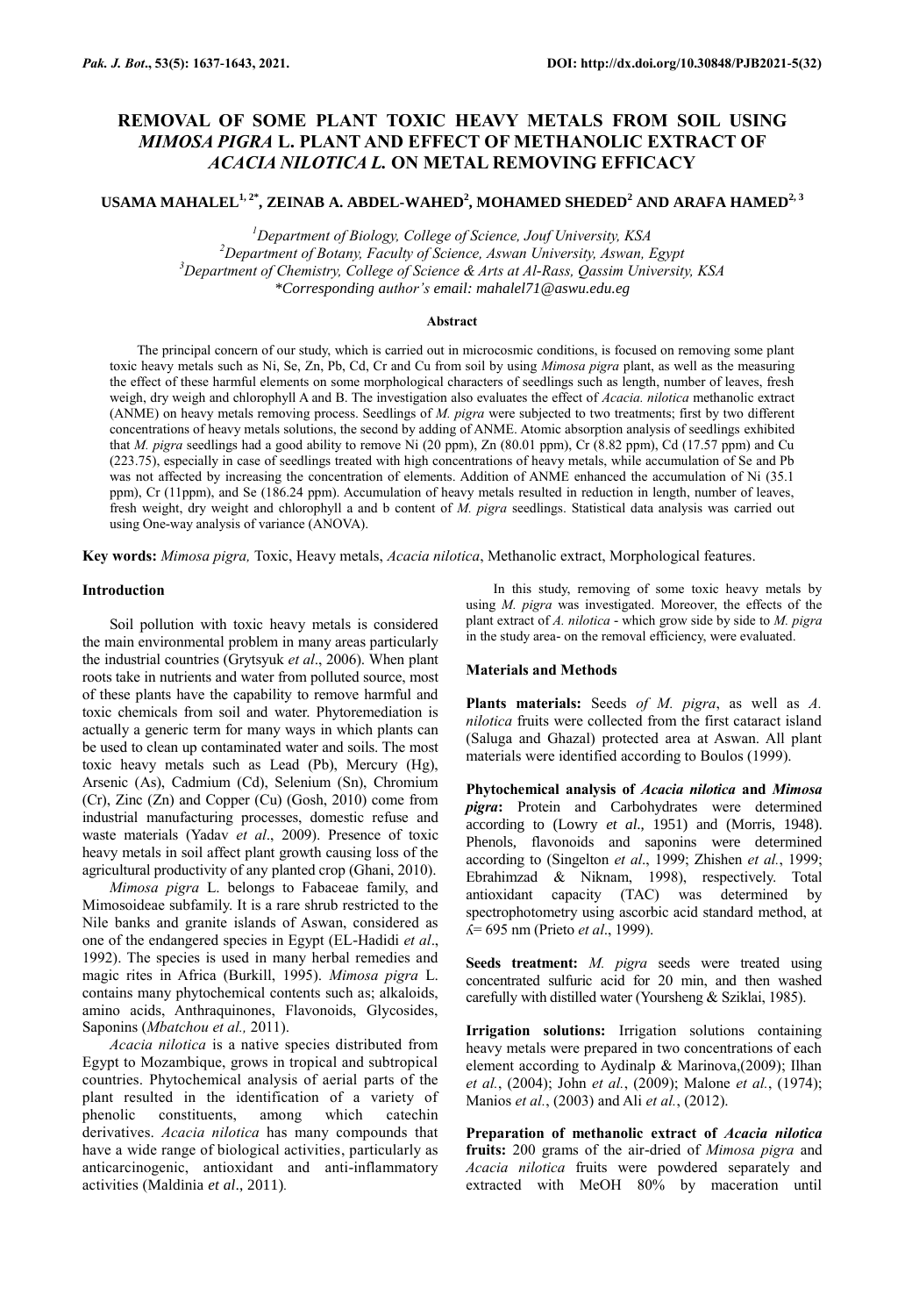exhaustion. The alcoholic extract was concentrated under freeze dryer (Christ Alpha 2-4 LD) system and pulverized (Mahalel, 2015). Concentration of 1% of each extract was used in treatment of irrigation solutions.

**Chemical analysis of** *M. pigra* **seedlings and soil:**  After 2 months, seedlings of each treatment were harvested separately and washed carefully with distilled water, weighted, then dried in the oven at  $105^{\circ}$ C. The dried samples were ground to powder, and then digested by nitric acid for heavy metals analysis using atomic absorption (Havlin & Soltanpour, 1980). Chlorophyll content of seedlings was determined according to Arnon, (1949) spectrophotometerically at  $\Lambda$  = 645. Soil used in the experiment was also analyzed by using atomic adsorption.

**Data analysis:** One-way analysis of variance (ANOVA) through the statistical computer programme MINITAB was used to test the correlation and significance of quantitative data of the removing of the studied elements.

# **Results and Discussion**

Chemical analysis of soil exhibited that selenium content was the highest among the tested elements; and lead content was the lowest (Table 1).

Total flavonoids, total phenols, saponins and total antioxidant capacity (TAC) of *A. nilotica* are shown in table 2. Secondary metabolites molecules in *A. nilotica* recorded high contents of flavonoids (80.50 mg/g) followed by saponins (60.05 mg/g), phenols (23.06 mg/g) and total antioxidant (6.25 mg/g). On the other hand, maim primary metabolites molecules such as carbohydrates and proteins recorded 5.93 mg/g and 23.31 mg/g, respectively.

**Removing heavy metals bioassay: Tables 3 to 9** show the data of the effect of accumulation of studied elements; Ni, Zn, Cr, Cd, Cu, Se, and Pb as well as the effect of adding ANME on the investigated morphological features and chlorophyll a,b of *Mimosa pigra* seedlings.

**Nickel (Ni):** The data exhibited that *M. pigra* seedlings had the ability to remove nickel from the soil and accumulate it in their shoots and roots, about 20 ppm of Ni were accumulated in case of seedlings treated with high concentration (16 ppm) (Fig. 1). Adding of ANME enhanced significantly the removal process of Ni  $(p< 0.5)$ , in case of concentration of 16 ppm about 35.7 ppm of Ni were accumulated. A remarkable decrease was observed on plant length, number of leaves, chlorophyll A and chlorophyll B (Table 3). Our data were in agreement with Netty *et al*., (2013) who considered *M. pigra* as Ni tolerance species and it could accumulate more amount of Ni in their roots and shoots. Like *M. pigra* many plants such as *Brassica juncea* and *Brassica napus* are considered as *hyper - accumulate* of nickel from soil and water (Brown, 1995). The growth reduction in *M. pigra* seedlings may happen as a result of changes in physiological and biochemical processes in plants growing on heavy metal polluted soils (Oancea *et al.*, 2005).

**Zinc (Zn):** Figure 1 shows that *M. pigra* seedlings have the ability to remediate Zinc in all treated seedlings Significant variations were observed  $(p<0.05)$ . 15.53 ppm of Zn  $(2.2)$ times of amount accumulated by the control) was accumulated in seedlings treated with low concentration (100 ppm). Where the amount accumulated in the high concentration (800 pm) was 11.9 times as amount accumulated by control (83.82 ppm). Seedlings treated with low concentration of Zn and increasing in their length, number of leaves, fresh weight and dry weight was observed, where no noticeable effect was recorded in chlorophyll a or b. Otherwise, in seedlings treated with high concentration of Zn, a remarkable decrease in all parameters was noticed (Table 4). The same was found *with Mimosa pudica* indicating that it was a good accumulator of Zn in their roots and shoots (Ashraf *et al*., 2011). Treatment of seedlings with ANME enhanced Zn remediation in case of low concentrations of element (100 ppm), which may refer to its high content of saponins (60.05mg/gm). Saponins as secondary metabolite molecules could affect on the uptake of zinc which was recorded in Italian ryegrass (Zhu et al., 2015). Changes in morphological feature of seedlings resulted from the direct toxic effects of high concentrations of heavy metals such as inhibition of cytoplasmic enzymes and damaging of cell structures because of its oxidative stress (Van Assche & Clijsters, 1990). Although Zn in excessive amount is toxic for the plant, but its presence in small quantity may help the plant because it's importance as cofactors for many enzymes and essential for both functions of chloroplast and mitochondria (Clemens, 2001).

| Table 1. Chemical analysis of soil and water used in the experiment. |        |        |        |        |        |        |        |  |  |  |
|----------------------------------------------------------------------|--------|--------|--------|--------|--------|--------|--------|--|--|--|
|                                                                      | Ni     | Se     | Zn     | Pb     | €r     |        | Cu     |  |  |  |
| Soil (ppm)                                                           | 0.0413 | 0.1115 | 0.0523 | 0.0096 | 0.0594 | N.D    | 0.0102 |  |  |  |
| Water (ppm)                                                          | 0.003  | N.D.   | 0.541  | N.D.   | N.D.   | 0.0029 | 0.0299 |  |  |  |

|  |  |  | Table 1. Chemical analysis of soil and water used in the experiment. |
|--|--|--|----------------------------------------------------------------------|
|  |  |  |                                                                      |

| Table 2. Phytochemical analysis of Mimosa pigra and Acacia nilotica. |                                                                      |                           |                             |                          |                           |                                                     |  |  |  |
|----------------------------------------------------------------------|----------------------------------------------------------------------|---------------------------|-----------------------------|--------------------------|---------------------------|-----------------------------------------------------|--|--|--|
|                                                                      | Carbohydrates<br>(mg/g)                                              | <b>Proteins</b><br>(mg/g) | <b>Flavonoids</b><br>(mg/g) | <b>Phenols</b><br>(mg/g) | <b>Saponins</b><br>(mg/g) | <b>Total antioxidant</b><br>capacity (TAC) $(mg/g)$ |  |  |  |
| Mimosa pigra                                                         | $14.87 \pm 1.479$ $10.72 \pm 1.21$ $41.80 \pm 3.90$ $23.07 \pm 0.47$ |                           |                             |                          | $28.10 \pm 0.49$          | $7.66 \pm 1.18$                                     |  |  |  |
| Acacia nilotica                                                      | $5.928 \pm 0.602$ $23.31 \pm 0.71$ $80.50 \pm 4.49$ $23.06 \pm 1.04$ |                           |                             |                          | $60.05 \pm 1.42$          | $6.25 \pm 0.66$                                     |  |  |  |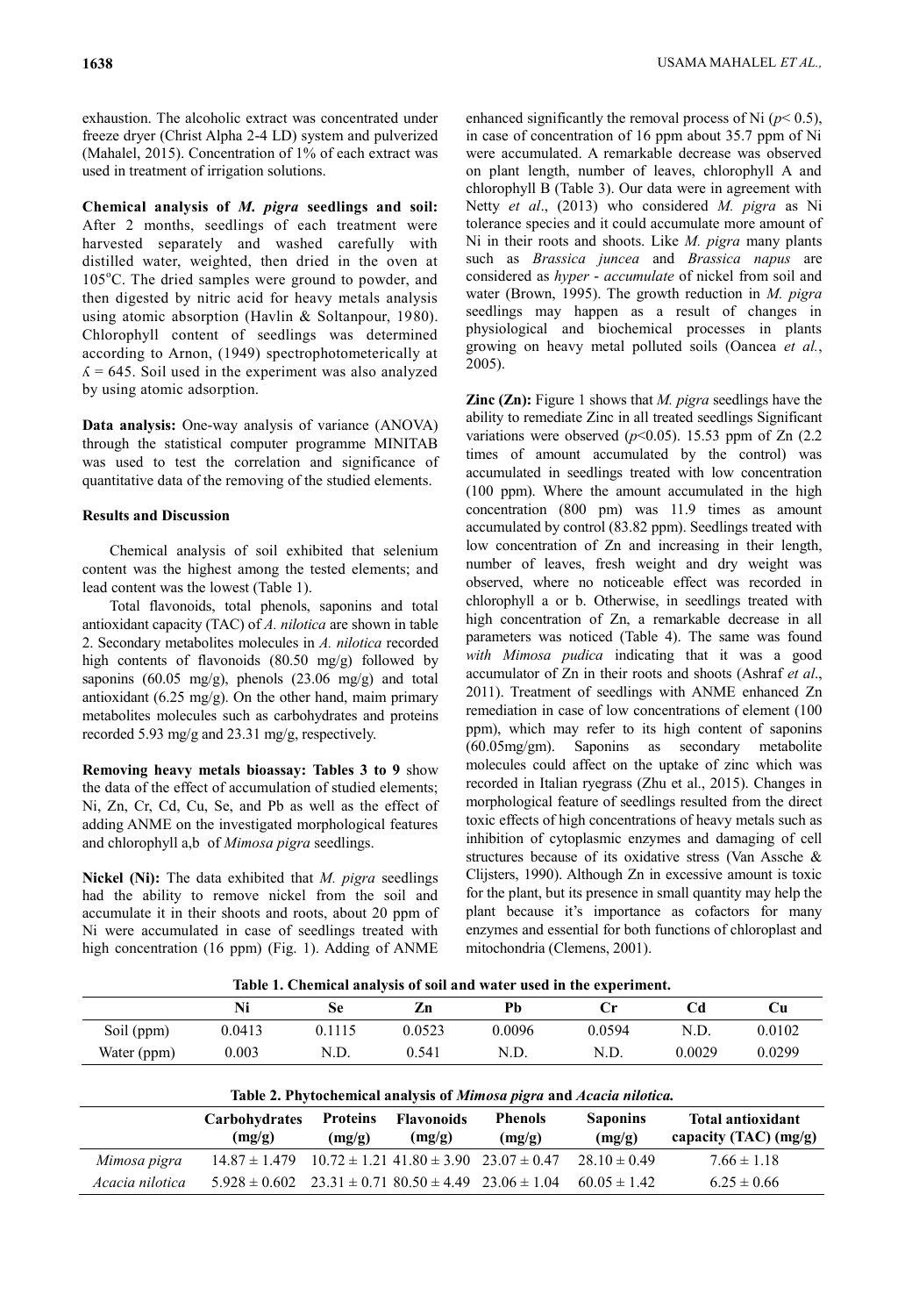| <b>Treatment</b> | <b>Plant length</b><br>(cm) | <b>Number</b><br>of leaves | Fresh weight<br>(gm) | Dry weight<br>(gm) | <b>Chlorophyll</b><br>$A\%$ | Chlorophyll<br>$\mathbf{B}$ % |
|------------------|-----------------------------|----------------------------|----------------------|--------------------|-----------------------------|-------------------------------|
| Control          | $13.13 \pm 5.37$            | $34.89 \pm 11.63$          | 20.13                | 6.03               | 28.23                       | 29.96                         |
| 5 ppm            | $15.83 \pm 1.61$            | $35.48 \pm 2.83$           | 14.02                | 4.32               | 32.98                       | 37.57                         |
| $16$ ppm         | $11.50 \pm 2.75$            | $24.96 \pm 7.01$           | 15.88                | 5.44               | 15.58                       | 15.42                         |
| $5$ ppm + $ANME$ | $14.81 \pm 2.57$            | $29.04 \pm 5.33$           | 15.89                | 4.78               | N.D.                        | N.D.                          |
| $16$ ppm + ANME  | $8.28 \pm 1.26$             | $11.56 \pm 7.85$           | 5.85                 | 1.73               | 21.09                       | 28.36                         |

**Table 3. Effect of Nickel accumulation and adding ANME on some morphological features and chlorophyll a,b of** *Mimosa pigra* **seedlings.** 

ANME  $= A$ . *nilotica* methanolic extract, ND  $=$  Not detected

| Table 4. Effect of Zinc accumulation and adding ANME on some morphological features and |
|-----------------------------------------------------------------------------------------|
| chlorophyll a, b of <i>Mimosa pigra</i> seedlings.                                      |

| <b>Treatment</b> | <b>Plant length</b><br>(cm) | <b>Number</b><br>of leaves | Fresh weight<br>(gm) | Dry weight<br>(g <sub>m</sub> ) | Chlorophyll<br>$A\%$ | <b>Chlorophyll</b><br>$B\%$ |
|------------------|-----------------------------|----------------------------|----------------------|---------------------------------|----------------------|-----------------------------|
| Control          | $11.38 \pm 0.00$            | $22.25 \pm 0.00$           | 11.37675             | 2.89955                         | 3.195076             | 3.458488                    |
| $100$ ppm        | $13.25 \pm 1.59$            | $25 \pm 4.24$              | 20.534933            | 6.4637333                       | 3.0277255            | 3.310929                    |
| $800$ ppm        | $5.63 \pm 0.26$             | $6.38 \pm 0.18$            | 3.2866333            | 0.8139                          | N.D.                 | N.D.                        |
| $100$ ppm + ANME | $8.28 \pm 0.57$             | $19.38 \pm 4.07$           | 8.2436               | 2.3607333                       | 1.748579             | 1.927726                    |
| $800$ ppm + ANME | $3.75 \pm 0.79$             | $1.25 \pm 0.71$            | 3.9885333            | 1.0172333                       | N.D.                 | N.D.                        |
|                  |                             |                            |                      |                                 |                      |                             |

ANME  $= A.$  *nilotica* methanolic extract, ND  $=$  Not detected

**Table 5. Effect of Chromium accumulation and adding ANME on some morphological features and chlorophyll a, b of** *Mimosa pigra* **seedlings.** 

| chrot ophyn as o of <i>hemosa pig</i> a securings. |                                          |                            |                                   |                    |                                |                                      |  |  |  |  |
|----------------------------------------------------|------------------------------------------|----------------------------|-----------------------------------|--------------------|--------------------------------|--------------------------------------|--|--|--|--|
| <b>Treatment</b>                                   | <b>Plant length</b><br>(c <sub>m</sub> ) | <b>Number</b><br>of leaves | Fresh weight<br>(g <sub>m</sub> ) | Dry weight<br>(gm) | Chlorophyll A<br>$\frac{6}{9}$ | <b>Chlorophyll</b><br>$\mathbf{B}$ % |  |  |  |  |
| Control                                            | $17.04 \pm 1.26$                         | $16.93 \pm 3.13$           | 12.18                             | 3.21               | 3.13                           | 4.13                                 |  |  |  |  |
| 9.2ppm                                             | $15.39 \pm 6.31$                         | $12.50 \pm 4.55$           | 10.65                             | 2.21               | 1.75                           | 3.06                                 |  |  |  |  |
| $12$ ppm                                           | $2.95 \pm 0.25$                          | $4.71 \pm 1.49$            | 1.91                              | 0.45               | 0.99                           | 2.59                                 |  |  |  |  |
| $9.2$ ppm + ANME                                   | $3.07 \pm 0.61$                          | $4.93 \pm 0.10$            | 2.18                              | 0.44               | N.D.                           | N.D.                                 |  |  |  |  |
| $12$ ppm + $ANME$                                  | $4.43 \pm 0.40$                          | $5.50 \pm 2.93$            | 5.12                              | 1.48               | 2.27                           | 2.59                                 |  |  |  |  |

ANME *= A. nilotica* methanolic extract, ND = Not detected

**Chromium (Cr):** *M. pigra* seedlings could remediate Cr even if they are present in low concentration in the soil. About 7.09 and 8.82 ppm of the element were accumulated in plant seedling treated with low and high concentration of the element, respectively (Fig. 1). Toxic element removal efficacy of Mimosa seedling when treated with low concentration of Cr (9.2 ppm) was increased by adding ANME reached to 11 ppm. Morphological features of *M. pigra* seedlings were affected by Cr accumulation. Table 5 showed that generally, accumulation of Cr caused stress symptoms on *M. pigra* seedlings; including reducing of plant length number of leaf, fresh and dry weight. More decrease in plant length, number of leaves, chlorophyll a, b, fresh and dry weight was observed in seedlings treated with low concentration of in presence of ANME as a result of high accumulation of Cr. This data was considerably close to previous findings of Gardea-Torresdey *et al.*, (2004), who found that *Prosopis laevigata* was a potential hyper-accumulator of chromium from the<br>environment and promising candidate for environment and promising candidate for phytoremediation purposes. Umadevi & Avudainayagam (2013) reported the same results with *Leucaena leucocephala* that a decline in total dry matter production

and enzyme activities was observed after treatment with Cr. Chromium toxic effects causes harmful effects on physiological processes of plant like mineral nutrition and photosynthesis by oxidative stress resulting from produce reactive oxygen effecting the morphological features such as root and shoot growth as well as dry weight production and yield (Shanker *et al.*, 2005).

**Cadmium (Cd):** *M. pigra* seedlings displayed high ability to accumulate Cd (Fig. 1). Seedlings of *M. pigra* treated with high concentration of the element (50 ppm) accumulated about 17.57 ppm of Cd, which represented about 2 times in respect to control. Many plants do like that, Wahab *et al.*, (2014) found that *Neptunia oleracea* could remediate more amount of Cd after 10 days of treatment. No noticeable effect of adding of ANME on remediation of Cd was observed. Morphological features of *M. pigra* seedlings were affected by accumulation of Cd in their tissues (Table 6). The plant length, number of leaves, fresh and dry weight were affected negatively in case of high concentration of Cd, as well as in case of presence of ANME. Generally, growth parameters of plant such as leaf area and dry weight are reduced with the accumulation of Cd (Ibrahim *et al.*, 2017).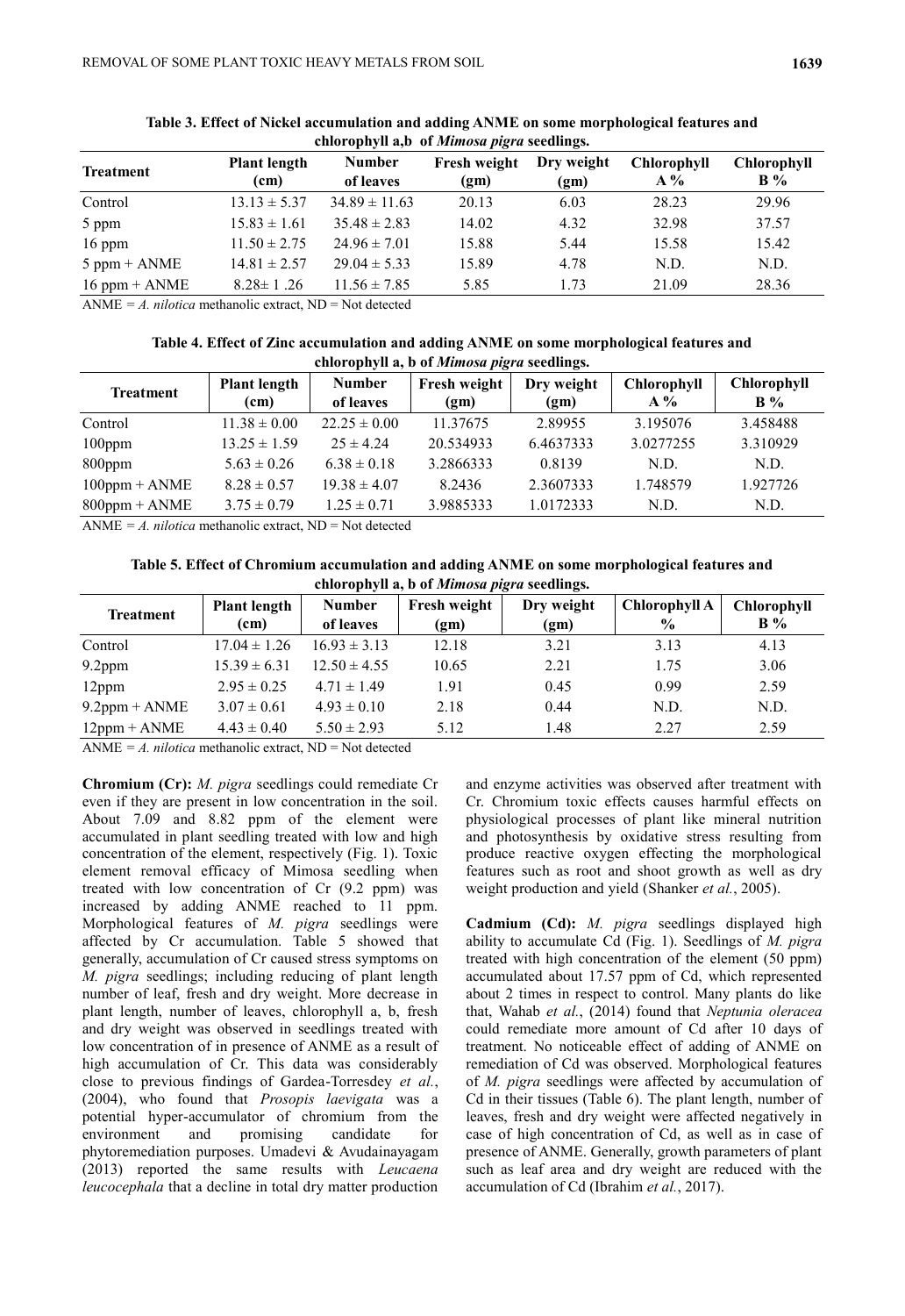

Fig. 1. Removal of Ni, Zn, Cr and Cd by *M.pigra* plant and effect of *A. nilotica methanolic extract on* removing efficacy.

| chorophyn a, o or <i>mumosu pigru</i> securings. |                                          |                            |                      |                    |                             |                               |  |  |  |  |
|--------------------------------------------------|------------------------------------------|----------------------------|----------------------|--------------------|-----------------------------|-------------------------------|--|--|--|--|
| <b>Treatment</b>                                 | <b>Plant length</b><br>(c <sub>m</sub> ) | <b>Number</b><br>of leaves | Fresh weight<br>(gm) | Dry weight<br>(gm) | <b>Chlorophyll</b><br>$A\%$ | Chlorophyll<br>$\mathbf{B}$ % |  |  |  |  |
| Control                                          | $21.42 \pm 0.00$                         | $29.67 \pm 0.00$           | 7.37                 | 2.19               | 2.25                        | 2.01                          |  |  |  |  |
| $9.6$ ppm                                        | $17.27 \pm 1.17$                         | $31.50 \pm 0.24$           | 11                   | 3.66               | 1.25                        | 1.55                          |  |  |  |  |
| 50ppm                                            | $5.58 \pm 2.58$                          | $10.50 \pm 3.88$           | 2.26                 | 0.47               | N.D.                        | N.D.                          |  |  |  |  |
| $9.6$ ppm $+ANME$                                | $7.69 \pm 2.54$                          | $16.72 \pm 2.87$           | 5.18                 | 1.25               | 2.14                        | 1.93                          |  |  |  |  |
| $50$ ppm + ANME                                  | $2.91 \pm 0.37$                          | $6.33 \pm 1.33$            | 0.89                 | 0.27               | N.D.                        | N.D.                          |  |  |  |  |
|                                                  |                                          |                            |                      |                    |                             |                               |  |  |  |  |

**Table 6. Effect of Cadmium accumulation and adding ANME on some morphological features and chlorophyll a, b of** *Mimosa pigra* **seedlings.** 

ANME  $= A.$  *nilotica* methanolic extract, ND  $=$  Not detected

| Table 7. Effect of Copper accumulation and adding ANME on some morphological features and |  |
|-------------------------------------------------------------------------------------------|--|
| chlorophyll a, b of <i>Mimosa pigra</i> seedlings.                                        |  |

|                    | chrot ophyn as o of <i>hemosa pig</i> a securings. |                            |                      |                    |                             |                                      |  |  |  |  |
|--------------------|----------------------------------------------------|----------------------------|----------------------|--------------------|-----------------------------|--------------------------------------|--|--|--|--|
| <b>Treatment</b>   | <b>Plant length</b><br>(cm)                        | <b>Number</b><br>of leaves | Fresh weight<br>(gm) | Dry weight<br>(gm) | <b>Chlorophyll</b><br>$A\%$ | <b>Chlorophyll</b><br>$\mathbf{B}$ % |  |  |  |  |
| Control            | $5.90 \pm 0.00$                                    | $10.20 \pm 0.00$           | 1.55                 | 0.3                | 0.03                        | 0.13                                 |  |  |  |  |
| $120$ ppm          | $6.30 \pm 2.12$                                    | $13.10 \pm 6.08$           | 1.98                 | 0.33               | 0.01                        | $\theta$                             |  |  |  |  |
| $3100$ ppm         | $3.40 \pm 0.70$                                    | $7.90 \pm 1.56$            | 1.03                 | 0.27               | N.D.                        | N.D.                                 |  |  |  |  |
| $120$ ppm + ANME   | $1.6 \pm 0.00$                                     | $2 \pm 1.06$               | 1.06                 | 0.24               | N.D.                        | N.D.                                 |  |  |  |  |
| $3100$ ppm $+ANME$ | $2.22 \pm 1.24$                                    | $7.70 \pm 0.99$            | 0.61                 | 0.16               | N.D.                        | N.D.                                 |  |  |  |  |

ANME *= A. nilotica* methanolic extract, ND= Not detected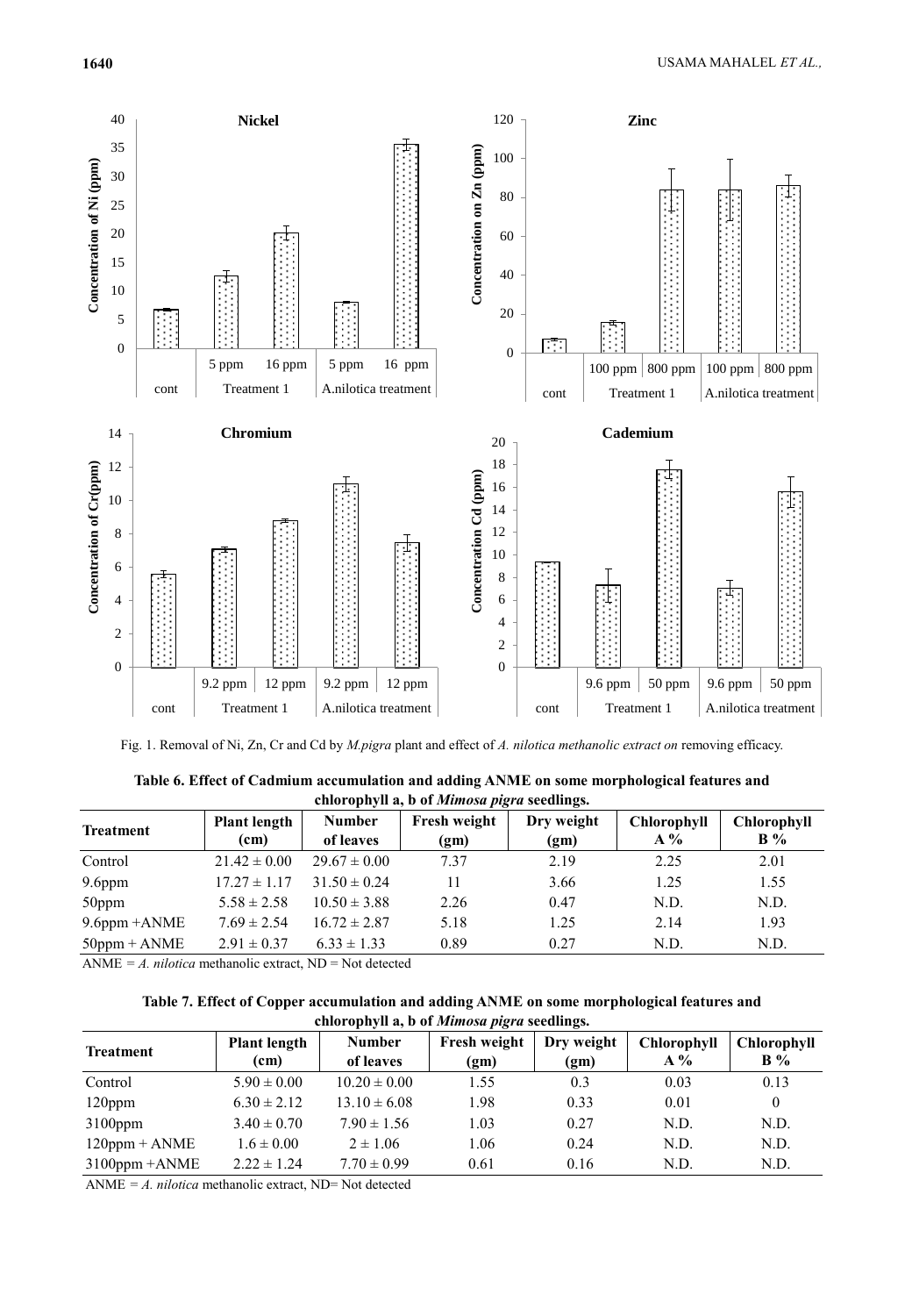

Fig. 2. Phytoremediation of Copper, Selenium and Lead by *M.pigra* and the effect of adding of *A. nilotica* and *M. pigra* extracts.

**Copper (Cu):** Data in (Fig. 2) reveals that *M. pigra* has the ability to remove copper from the soil and accumulate it in the tissues. 223.75 ppm of Cu was accumulated in seedlings treated with high concentration of cu (3100 ppm). Seedlings treated with low concentration (120 ppm) accumulated about 20.7 ppm of the element and this concentration was considerably enhanced (36 ppm) by adding of ANME. Many plants such as *Mimosa bimucronata, Cynodon dactylon, Piptochaetium montevidense* and *Baccharis dracunculifolia* have the ability to remediate Cu from soils, (Zocche, 1989). Accumulation of Cu in *M. pigra* seedlings resulted in noticeable decrease in plant length, number of leaves, fresh weight and dry weight and chlorophyll a and b contents (Table 7). Presence of Cu in the plant in higher amount causes harmful and toxic effects on the plant tissues (Clemens, 2001). The data was in accordance with Ibrahim *et al*., (2017) who found that the accumulation of copper affected many morphological features of the copper plant accumulator.

**Selenium (Se):** Slight differences in accumulation of Selenium in all treated seedlings were detected in comparison with control except seedlings treated with high concentration of the element in presence of ANME (186.24 ppm) (Fig. 2). The effect of adding of ANME treatment was statistically significant (*p*<0.05). Morphological features of seedlings such as plant length, number of leaves, fresh weight and dry weight as well as chlorophyll a and b content were affected positively by accumulation of Se in the tissues (Table 8). According to Chibuike & Obiora (2014) some heavy metals, beneficial to plants, could actually improve plant growth and development, although, at higher concentrations of these metals, reductions in plant growth could happen. Schiavon *et al*., (2017) reported that selenium in plant tissues enhanced production of sulphateorganic compounds which were very important for plant to resist abiotic and biotic stress conditions and stimulate some metabolites enzymes. Whereas, high amount causes decreasing in Ni-compound level which can trigger negatively on the plant metabolites.

Lead (Pb): Lead is the most toxic among heavy metals because of its non-degradable properties (Yongpisanphop *et al*, 2017). The obtained data revealed that no significant differences were noticed in accumulation of lead among all treated seedling except with the high concentration (4700 ppm) in presence of ANME (Fig. 2). The accumulated amounts of Pb were much closer to each other and ranged from 3.62 to 4.17 ppm. Reduction in length, number of leaves, fresh weight and dry weight as well as chlorophyll a and b contents of all treated seedling was noticed compared to control (Table 9). The harmful effect of Pb on the morphological feature of the plant may be related to its physicochemical characters. Ribeiro *et al.*, (2012) found that *Mimosa caesalpiniaefolia* was the most tolerant species to Pb toxicity among the studied species in germination assay, accompanying with reduction in shoot biomass and leaf area. Alves *et al.*, (2008) reported that increasing in Pb levels caused significant reductions of dry mass of the shoot, root of *Vetiveria zizanioides, Desmanthus virgatus* and *Prosopis juliflora.*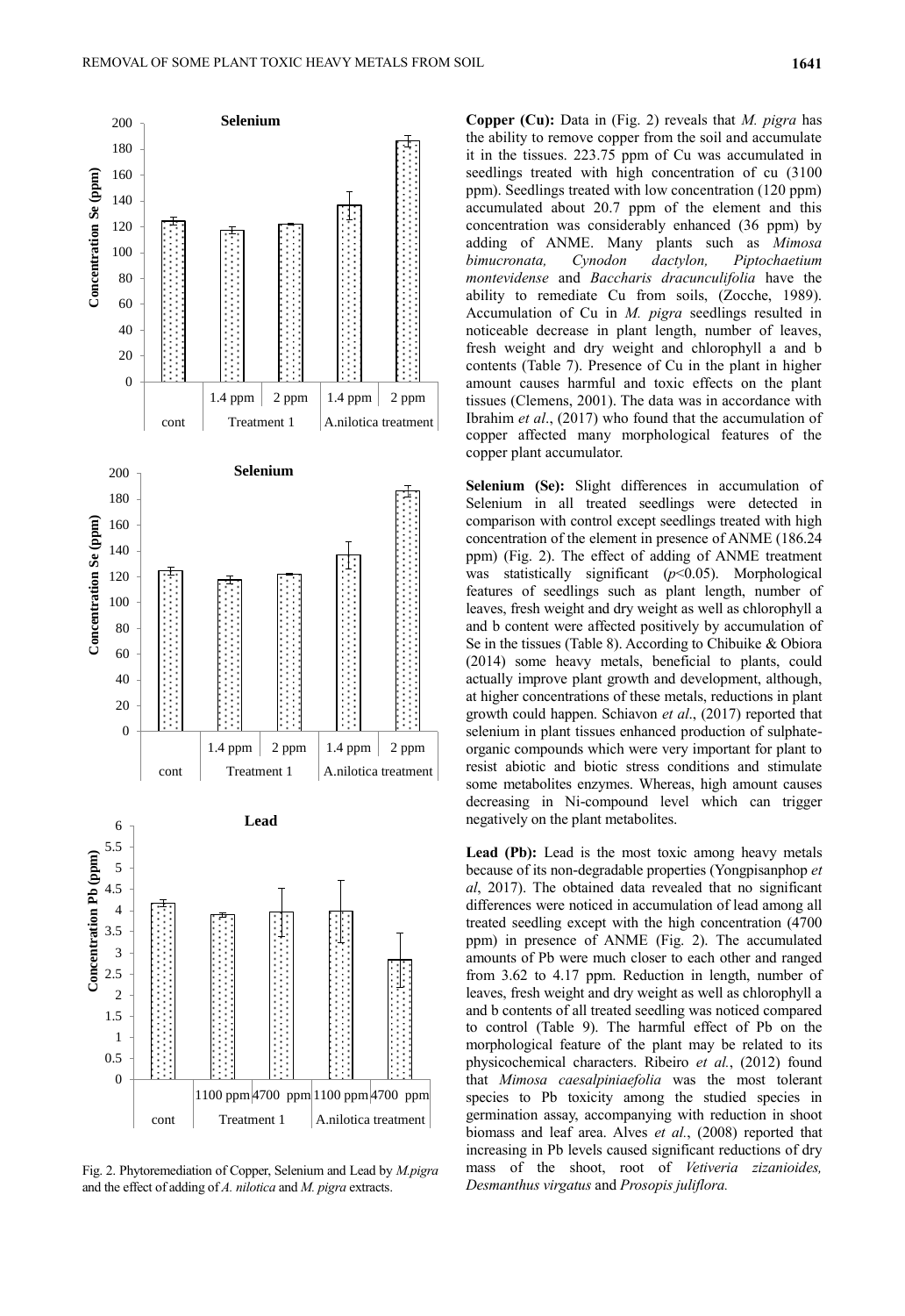| <b>Treatment</b> | <b>Plant length</b><br>(cm) | <b>Number</b><br>of leaves | Fresh weight<br>(g <sub>m</sub> ) | Dry weight<br>(gm) | Chlorophyll<br>$A\%$ | <b>Chlorophyll</b><br>$B\%$ |
|------------------|-----------------------------|----------------------------|-----------------------------------|--------------------|----------------------|-----------------------------|
| Control          | $4.94 \pm 0.00$             | $16.22 \pm 0.00$           | 7.06                              | 1.84               | 1.03                 | 0.51                        |
| $1.4$ ppm        | $8.50 \pm 3.46$             | $20.44 \pm 8.64$           | 11.8                              | 5.08               | 1.13                 | 0.77                        |
| $2$ ppm          | $6.67 \pm 1.26$             | $12.56 \pm 3.30$           | 3.94                              | 1.11               | N.D.                 | N.D.                        |
| $1.4$ ppm + ANME | $5.92 \pm 1.53$             | $15.28 \pm 4.01$           | 13.37                             | 8.1                | 1.53                 |                             |
| $2ppm + ANME$    | $16.19 \pm 0.04$            | $26.67 \pm 5.66$           | 13.16                             | 4.66               | 2.51                 | 1.91                        |

**Table 8. Effect of Selenium accumulation and adding ANME on some morphological features and chlorophyll a, b of** *Mimosa pigra* **seedlings.** 

ANME *= A. nilotica* methanolic extract, ND= Not detected

**Table 9. Effect of Lead accumulation and adding ANME on some morphological features and chlorophyll a, b of** *Mimosa pigra* **seedlings.** 

| <b>Treatment</b>  | <b>Plant length</b><br>(cm) | <b>Number</b><br>of leaves | Fresh weight<br>(gm) | Dry weight<br>(gm) | <b>Chlorophyll</b><br>$A\%$ | <b>Chlorophyll</b><br>$B\%$ |
|-------------------|-----------------------------|----------------------------|----------------------|--------------------|-----------------------------|-----------------------------|
| Control           | $16.71 \pm 0.00$            | $28.57 \pm 0.00$           | 11.53                | 3.32               | 2.48                        | 2.29                        |
| $1100$ ppm        | $15.21 \pm 0.97$            | $27.07 \pm 3.13$           | 9.53                 | 2.83               | 2                           | 1.43                        |
| $4700$ ppm        | $3.14 \pm 1.07$             | $5.71 \pm 1.32$            | 2.32                 | 0.44               | N.D.                        | N.D.                        |
| $1100$ ppm + ANME | $3.36 \pm 0.50$             | $2.86 \pm 0.81$            | 4.49                 | 1.19               | 0.83                        | 0.52                        |
| $4700$ ppm + ANME | $3.69 \pm 0.36$             | $7.95 \pm 1.63$            | 2.38                 | 0.55               | N.D.                        | N.D.                        |

ANME =  $A$ . *nilotica* methanolic extract, ND= Not detected

# **Conclusion**

This investigation has a promising applied data about the efficacy of *M. pigra* to remove considerable quantity of toxic heavy metals from soil and accumulate it in the plant tissues. Seedlings of *M. pigra* were able to remediate Ni, Zn, Cr, Cd, Se, Pb and Cu in variable degrees. Total metal amounts that remediated by *M pigra* seedlings were as the following sequence; Pb˂ Cr˂ Cd˂ Ni˂ Zn˂ Se˂ Cu. It is concluded that *M pigra* plants could be considered as a good removal for toxic heavy metals from the soil, this may have an important application in pre- purify of soil from that toxic metals. Moreover, the presence of *A. nilotica* trees near *M. pigra* along the Nile bank in the study area could improve the removal efficacy of *M. pigra* for toxic heavy metals, especially that there are berth of floating hotels close to this area.

### **References**

- Ali, H., M. Naseer and M.A. Sajad. 2012. Phytoremediation of heavy metals by *Trifolium alexandrinum*. *Int. J. Environ. Sci.,* 2: 1459-1469.
- Alves, J.C., A.P. Souza, M.L. Pôrto, J.A. Arruda, U.A. Tompson Júnior, G.B. Silva, R.C. Araújo and D. Santos. 2008. Absorção e distribuição de chumbo em plantas de vetiver, jureminha e algaroba. *Revista Brasileira de Ciência do Solo, Viçosa, MG,* 32: 1329-1336.
- Arnon, D.I. 1949. Copper enzymes in isolated chloroplasts, polyphenoxidase in beta vulgaris*. Plant Physiol.,* 24: 1-15.
- Ashraf, M.A., M.J. Maah and I. Yusoff. 2011. Heavy metals accumulation in plants growing in extinct mining catchment. *Int. J. Environ. Sci. Tech*., 8: 401-416.
- Aydinalp, C. and S. Marinova. 2009. The effects of heavy metals on seed germination and plant growth on Alfalfa plant (*Medicago sativa*). *Bulg. J. Agri. Sci*., 15: 347-350.
- Boulos, L. 1999. *Flora of Egypt*, vol. 1. Al Hadara Publishing. Cairo, p.364.
- Brown, K.S. 1995. The green clean:The emerging field of phytoremediation takes root*. Bioscience*, 45: 529-582.
- Burkill, H.M. 1995. Useful plants of West Tropical Africa. 3: families J–L. Royal Botanic Gardens, Kew. 857pp.
- Chibuike, G.U. and S.C. Obiora. 2014. Heavy Metal Polluted Soils: Effect on Plants and Bioremediation Methods. *Appl. & Environ. Soil Sci.*, 2014: 12pp.
- Clemens, S. 2001. Molecular mechanisms of plant metal tolerance and homeostasis*. Planta*, 212: 475-486.
- Ebrahimzad, H. and V. Niknam. 1998. Arevised spectrophotometric method for determination of triterpenoid saponins. *Ind. Drugs*. 35: 379-381.
- El Hadidi, M.N., M.M. Abd El-Ghani and A.G. Fahmy. 1992. *The Plant Red Data Book of Egypt*. I. *Woody Perennials*. Cairo: Palm Press & Cairo University Herbarium.
- Gardea-Torresdey, J.L., J.R. Peralta-Videa, M. Montes, G. De la Rosa, B. Corral–Diaz. 2004. Bioaccumulation of cadmium, chromium and copper by *Convolvulus arvensis* L. impact on plant growth and uptake of nutritional elements. *Biores. Technol*., 92: 229-235.
- Ghani, A. 2010. Toxic Effects of heavy metals on plant growth and metal accumulation in maize (*Zea mays* L.). *Iran. J. Toxicol.*, 3: 325-334.
- Gosh, S. 2010. Wetland macrophytes as toxic metal accumulators. *Int. J. Environ. Sci.,* 4: 523-528.
- Grytsyuk, N., G. Arapis, L. Perepelyatnikova, T. Ivanova and V. Vynogards'ka. 2006. Heavy metals effects on forage crops yields and estimation of elements accumulation in plants as affected by soil. *Sci. Total Environ.*, 354: 224-231.
- Havlin, J.L. and P.N. Soltanpour. 1980. A nitric acid plant tissue digests method for use with inductively coupled plasma spectrometry. *Comm. Soil Sci. & Plant Anal.,* 11: 969-980.
- Ibrahim, M.H., Y.C. Kong and A.M. Zain. 2017. Effect of cadmium and copper exposure on growth, secondary metabolites and antioxidant activity in the medicinal plant sambung nyawa (*Gynura procumbens* (Lour.) Merr). *Molecules,* 22: 1623-1639.
- Ilhan, S., M.N. Nourbakhsh, S. Kiliçarslan and H. Ozdag. 2004. Removal of chromium, lead and copper ions from industrial waste waters by *Staphylococcus saprophyticus*. *Turk. Elect. J. Biotechnol.,* 2: 50-57.